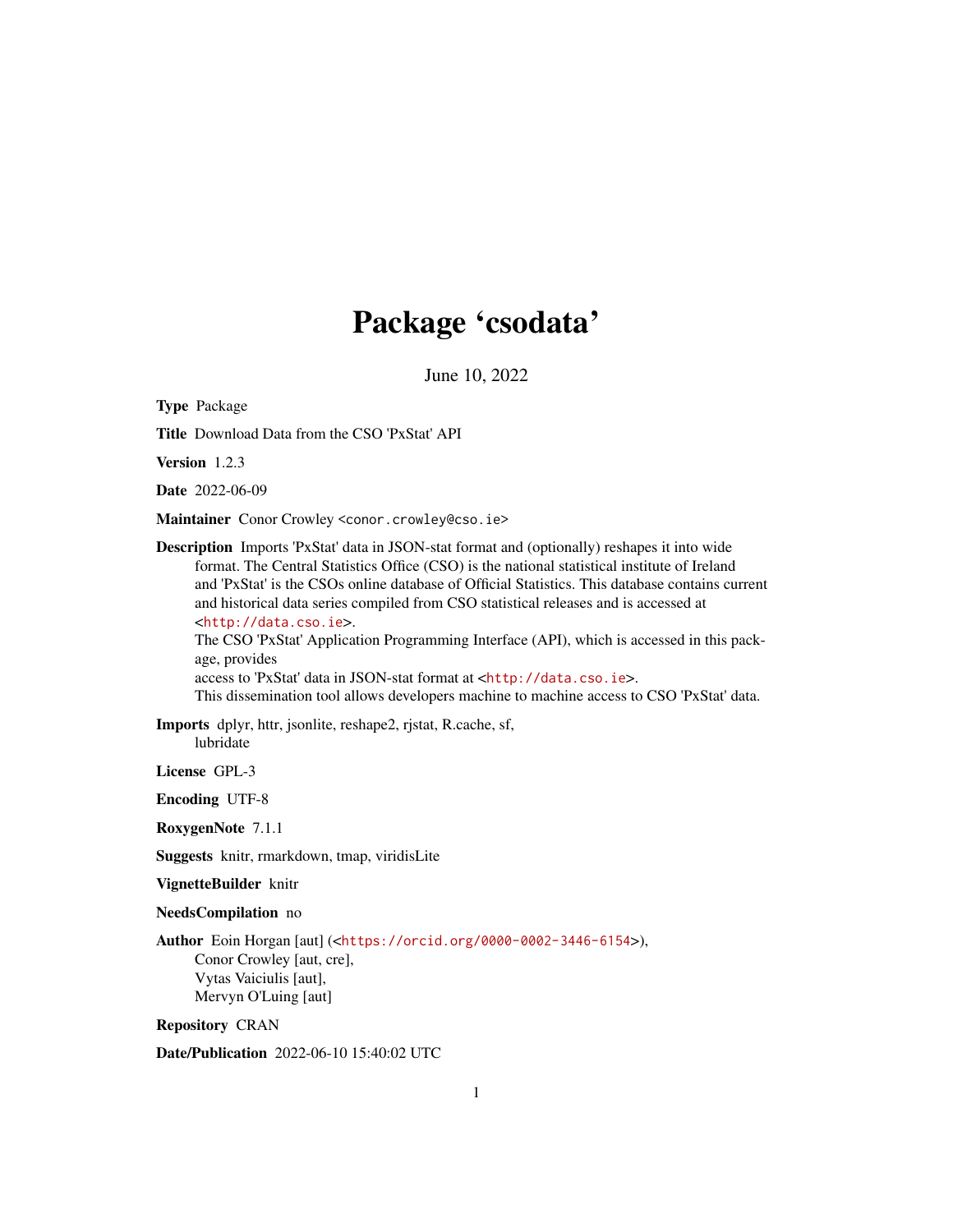#### <span id="page-1-0"></span> $2 \cos \theta$

# R topics documented:

| $\cos \frac{1}{2} \sin \frac{1}{2} \cos \frac{1}{2} \sin \frac{1}{2} \sin \frac{1}{2} \sin \frac{1}{2} \sin \frac{1}{2} \sin \frac{1}{2} \sin \frac{1}{2} \sin \frac{1}{2} \sin \frac{1}{2} \sin \frac{1}{2} \sin \frac{1}{2} \sin \frac{1}{2} \sin \frac{1}{2} \sin \frac{1}{2} \sin \frac{1}{2} \sin \frac{1}{2} \sin \frac{1}{2} \sin \frac{1}{2} \sin \frac{1}{2} \sin \frac{1}{2} \sin \frac{1}{2} \sin \frac{1}{2} \sin \frac$ | $\overline{\mathbf{3}}$ |
|--------------------------------------------------------------------------------------------------------------------------------------------------------------------------------------------------------------------------------------------------------------------------------------------------------------------------------------------------------------------------------------------------------------------------------------|-------------------------|
|                                                                                                                                                                                                                                                                                                                                                                                                                                      | $\overline{4}$          |
|                                                                                                                                                                                                                                                                                                                                                                                                                                      | $\overline{4}$          |
|                                                                                                                                                                                                                                                                                                                                                                                                                                      |                         |
|                                                                                                                                                                                                                                                                                                                                                                                                                                      |                         |
|                                                                                                                                                                                                                                                                                                                                                                                                                                      |                         |
|                                                                                                                                                                                                                                                                                                                                                                                                                                      |                         |
|                                                                                                                                                                                                                                                                                                                                                                                                                                      |                         |
|                                                                                                                                                                                                                                                                                                                                                                                                                                      |                         |
|                                                                                                                                                                                                                                                                                                                                                                                                                                      |                         |
|                                                                                                                                                                                                                                                                                                                                                                                                                                      |                         |
|                                                                                                                                                                                                                                                                                                                                                                                                                                      |                         |
|                                                                                                                                                                                                                                                                                                                                                                                                                                      |                         |

#### **Index** and the contract of the contract of the contract of the contract of the contract of the contract of the contract of the contract of the contract of the contract of the contract of the contract of the contract of th

csodata *csodata: A package for downloading CSO data.*

#### **Description**

The csodata package allows for easily downloading CSO (Central Statistics Office, the National Statistics Institute of Ireland) PxStat data into R.

# Details

A specific table can be downloaded using [cso\\_get\\_data](#page-4-1), while a list of all tables currently available and their titles can be found using [cso\\_get\\_toc](#page-9-1) and [cso\\_search\\_toc](#page-11-1) is used to search their descriptions. Metadata for a specified table can be retrieved with [cso\\_get\\_meta](#page-8-1), or printed on the console using [cso\\_disp\\_meta](#page-3-1).

[cso\\_get\\_vars](#page-10-1), [cso\\_get\\_interval](#page-7-1), and [cso\\_get\\_content](#page-3-2) all return a subset of the full metadata of a table. [cso\\_get\\_var\\_values](#page-11-2) returns all the variables in the tables.

These functions provide the option to cache the returned data using the R.cache package. The cache can be deleted using [cso\\_clear\\_cache](#page-2-1).

ESRI shapefiles covering the country in varying degrees of granularity can be downloaded from [cso.ie](https://www.cso.ie/en/census/census2011boundaryfiles/) and imported as an sf data frame using the [cso\\_get\\_geo](#page-5-1) function. Metadata about the map data can be retrieved with [cso\\_get\\_geo\\_meta](#page-7-2), and displayed on the console with [cso\\_disp\\_geo\\_meta](#page-2-2).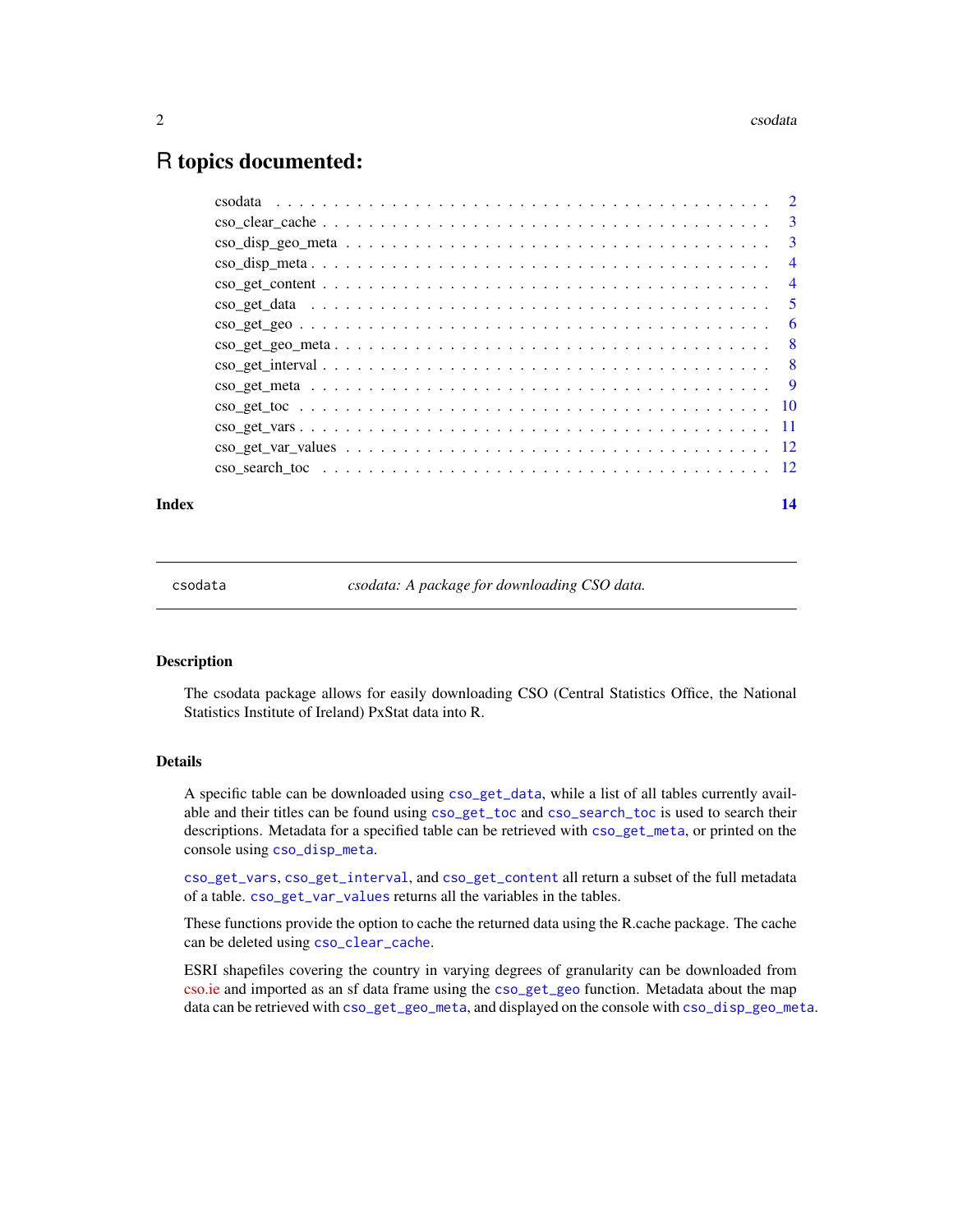# <span id="page-2-1"></span><span id="page-2-0"></span>Description

Deletes all data cached by the csodata package. The cached data from the csodata package is stored in a subdirectory of the default R.cache cache at R.cache::getCachePath(). This function provides a quick way to delete those files along with the directory to free up space.

# Usage

cso\_clear\_cache()

#### Value

Does not return a value, deletes the csodata cache.

#### Examples

## Not run: cso\_clear\_cache()

## End(Not run)

<span id="page-2-2"></span>cso\_disp\_geo\_meta *Prints metadata from an ESRI shapefile to console*

#### Description

Takes the output from [cso\\_get\\_geo](#page-5-1) or otherwise and prints information about it to the console as formatted text.

# Usage

```
cso_disp_geo_meta(shp)
```
#### Arguments

shp sf data.frame. Geographic data stored as an sf object.

#### Value

Does not return any values, rather the function prints the shapefile metadata to console.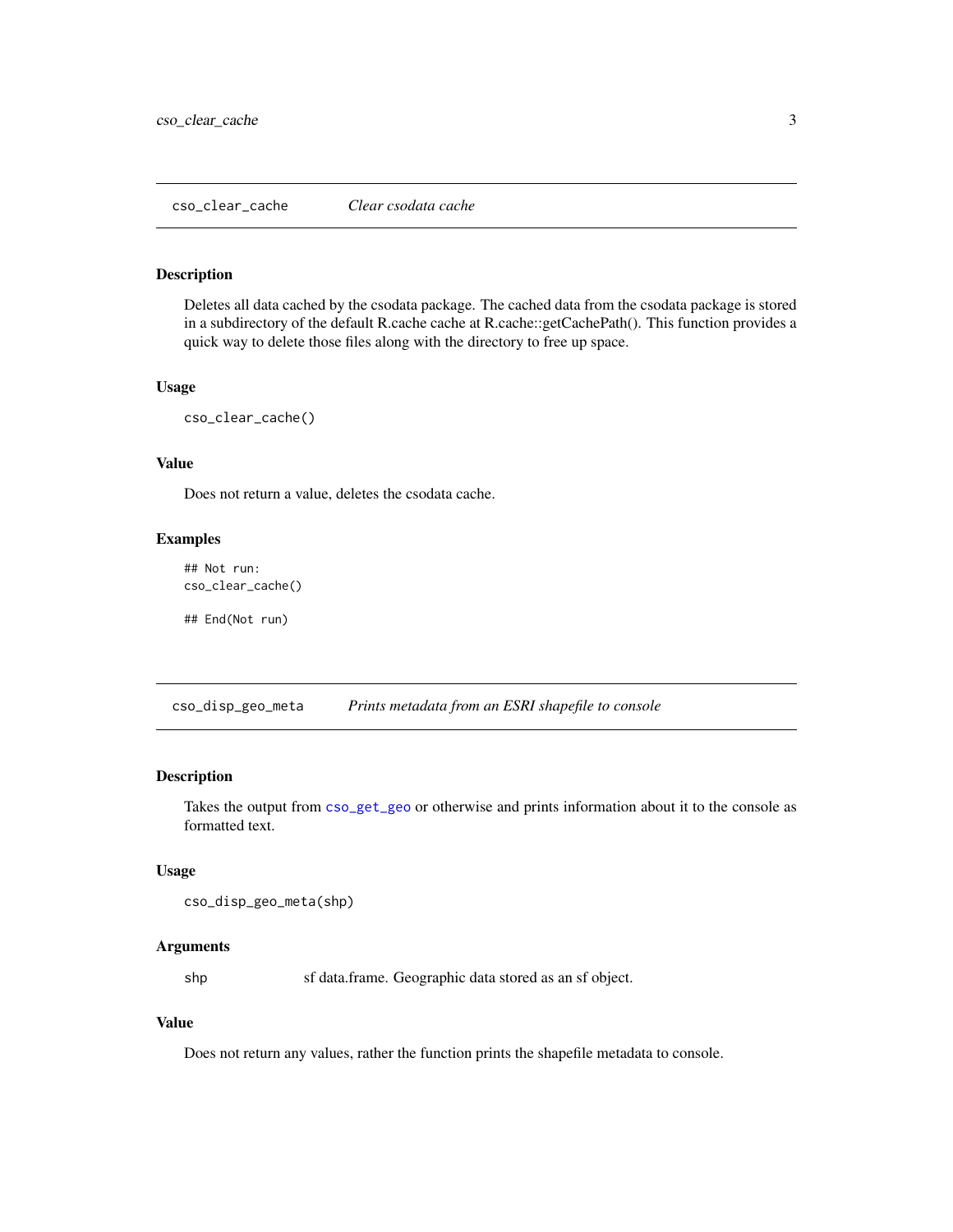# Examples

```
## Not run:
cso_disp_geo_meta(shp)
```
## End(Not run)

<span id="page-3-1"></span>cso\_disp\_meta *Prints metadata from a PxStat table to the console*

# Description

Takes the output from [cso\\_get\\_meta](#page-8-1) and prints it to the console as formatted text.

# Usage

```
cso_disp_meta(table_code)
```
# Arguments

table\_code string. A valid code for a table on data.cso.ie .

# Value

Does not return any values, rather the function prints the tables metadata to console.

# Examples

```
## Not run:
cso_disp_meta("EP001")
```
## End(Not run)

<span id="page-3-2"></span>cso\_get\_content *Returns a character vector listing the statistics in a CSO data table*

# Description

Returns a character vector listing the statistics in a CSO data table

```
cso_get_content(table_code, cache = TRUE, flush_cache = TRUE)
```
<span id="page-3-0"></span>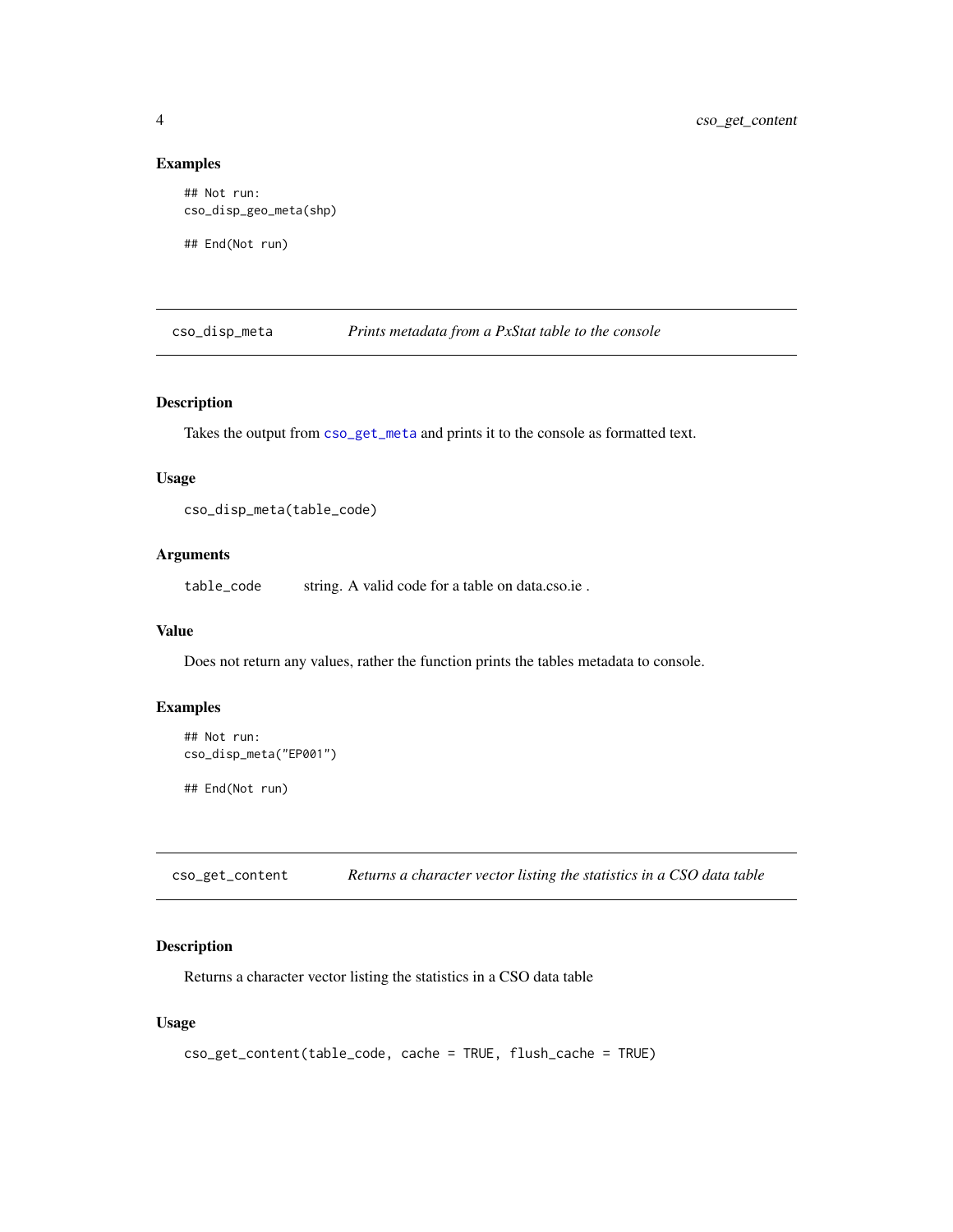#### <span id="page-4-0"></span>Arguments

| table code  | string. A valid code for a table on data.cso.ie.                                                                                                        |
|-------------|---------------------------------------------------------------------------------------------------------------------------------------------------------|
| cache       | logical. Whether to use cached data, if available. Default value is TRUE.                                                                               |
| flush_cache | logical. If TRUE (default) the cache will be checked for old, unused files. Any<br>files which have not been accessed in the last month will be deleted |

#### Value

character vector. The names of the statistics included in the table, with one element for each statistic.

# Examples

```
## Not run:
var_cont <- cso_get_content("EP008")
```
## End(Not run)

<span id="page-4-1"></span>cso\_get\_data *Return a CSO table as a data frame*

#### Description

Returns a CSO table from the CSO PxStat Application Programming Interface (API) as a data frame, with the option to give it in wide format (default) very wide or long format.

# Usage

```
cso_get_data(
  table_code,
  wide_format = "wide",
  include_ids = FALSE,
  id_list = NULL,
  use_factors = TRUE,
  cache = TRUE,
  flush_cache = TRUE
)
```
# Arguments

| table code  | string. If the table_code is a filename or a path to a file, e.g. "QNQ22.json", it is<br>imported from that file. Otherwise if it is only a table code e.g. "ONQ22", the<br>file is downloaded from data.cso and checked to see if it is a valid table.                                                                                       |
|-------------|-----------------------------------------------------------------------------------------------------------------------------------------------------------------------------------------------------------------------------------------------------------------------------------------------------------------------------------------------|
| wide format | string, one of "wide", "very wide" or "tall". If "wide" (default) the table is<br>returned in wide (human readable) format, with statistic as a column (if it exists).<br>If "very_wide" the table is returned wide format and spreads the statistic column<br>to rows. If "tall" the table is returned in tall (statistic and value) format. |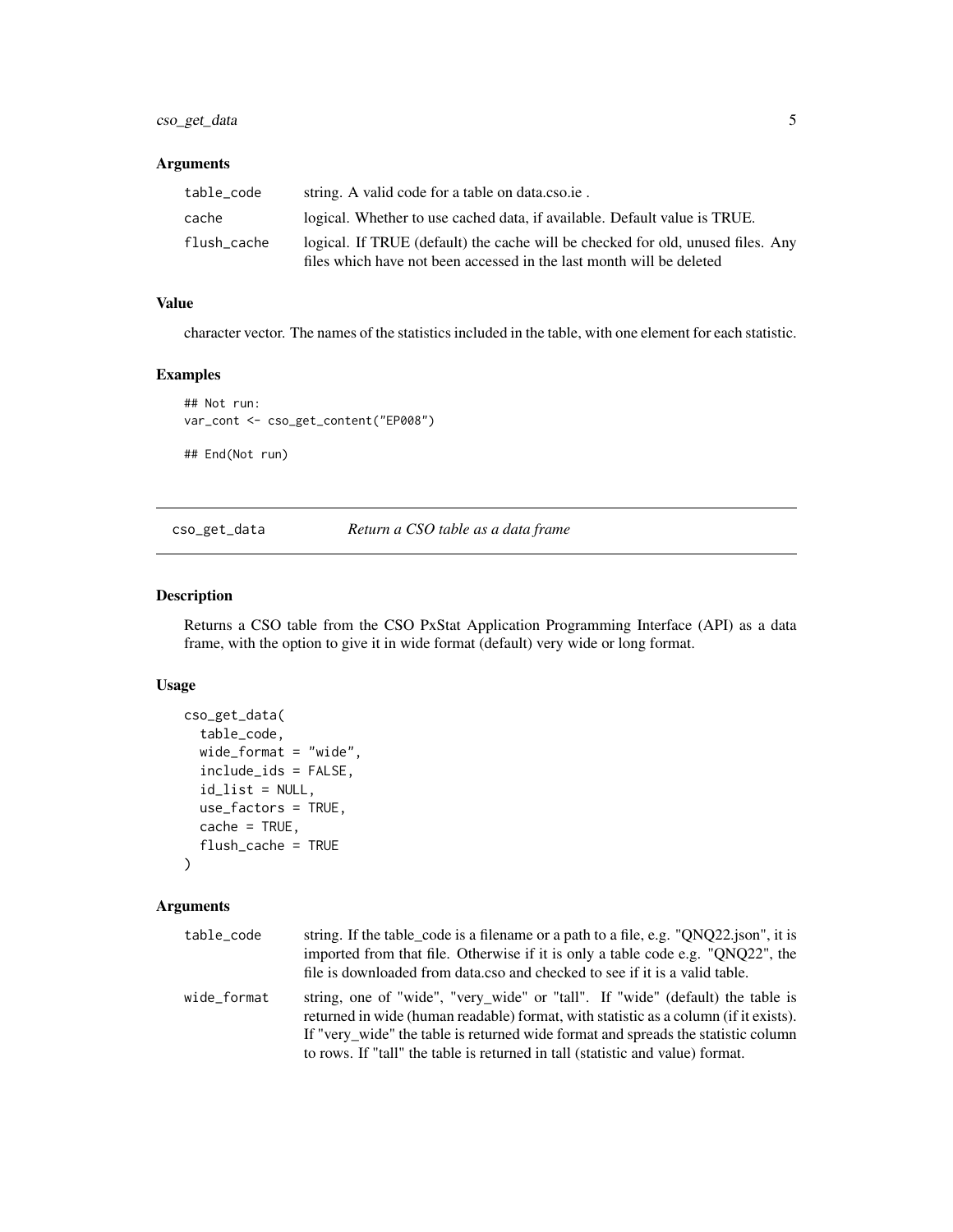<span id="page-5-0"></span>

| include_ids | logical. The JSON-stat format stores variables as ids i.e. IE11 and labels i.e.<br>Border. While the label is generally preferred, sometimes it is useful to have<br>the ids to match on. If include_ids is TRUE (default) then ids are retrieved<br>and appended to the table to the right of the original column with the name<br><columnname>.id.</columnname> |
|-------------|-------------------------------------------------------------------------------------------------------------------------------------------------------------------------------------------------------------------------------------------------------------------------------------------------------------------------------------------------------------------|
| id_list     | either NULL (default) or a character vector of columns that should have ids ap-<br>pended if include_ids is TRUE. if NULL then every column that is not included<br>in the vector remove id will be used.                                                                                                                                                         |
| use_factors | logical. If TRUE (default) factors will be used in strings.                                                                                                                                                                                                                                                                                                       |
| cache       | logical. if TRUE (default) csodata will cache the result using R.cache. The<br>raw data downloaded from the data.csi.ie is cached, which means that calling<br>cso_get_data with the same table_code but different parameterswill result in<br>cached data being used.                                                                                            |
| flush cache | logical. If TRUE (default) the cache will be checked for old, unused files. Any<br>files which have not been accessed in the last month will be deleted                                                                                                                                                                                                           |

# Details

The data is pulled from the ResponseInstance service on the CSO API in JSON-Stat fromat, using the GET method from the httr package.

# Value

data frame of the requested CSO table.

# Examples

```
## Not run:
tbl1 <- cso_get_data("QNQ22")
tbl2 <- cso_get_data("QLF07.json")
```
## End(Not run)

<span id="page-5-1"></span>cso\_get\_geo *Return geographic data as a sf data frame*

# Description

Retrieves an ESRI shapefile of vector data for Ireland from the cso website [cso.ie](https://www.cso.ie/en/census/census2011boundaryfiles/) and returns it as an sf data frame. The data is returned as a zip file, which is downloaded to and unzipped in a temporary directory.

```
cso_get_geo(map_data, cache = TRUE, flush_cache = TRUE)
```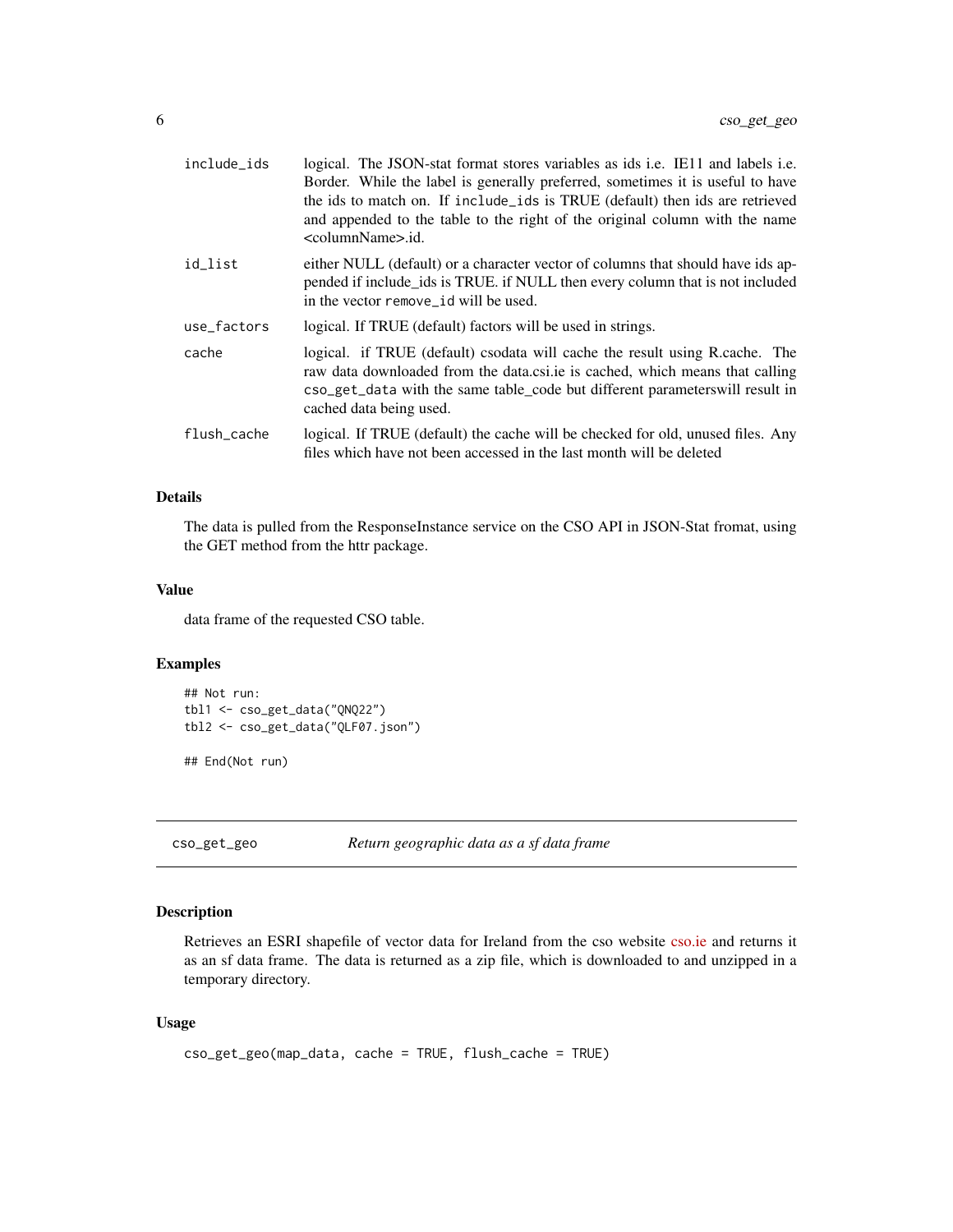#### **Arguments**

| map_data    | string. Indicates which shapefile to download. Options are:                                                                                             |
|-------------|---------------------------------------------------------------------------------------------------------------------------------------------------------|
|             | • "Provinces" OR "p",                                                                                                                                   |
|             | $\bullet$ "NUTS2",                                                                                                                                      |
|             | $\cdot$ "NUTS3",                                                                                                                                        |
|             | • "NUTS2_2011",                                                                                                                                         |
|             | • "NUTS3_2011",                                                                                                                                         |
|             | • "Administrative Counties" OR "admin_counties" OR "ac",                                                                                                |
|             | • "Electoral Divisions" OR "elec_div" OR "ed",                                                                                                          |
|             | • "Small Areas" OR "sa" and                                                                                                                             |
|             | • "Gaeltacht" OR "g".                                                                                                                                   |
|             | Until v0.1.5 "NUTS2" and "NUTS3" gave access to the 2011 dataset.                                                                                       |
| cache       | logical. Indicates whether to cache the result using R cache. TRUE by default.                                                                          |
| flush_cache | logical. If TRUE (default) the cache will be checked for old, unused files. Any<br>files which have not been accessed in the last month will be deleted |

#### Details

The map data is from the 2011 census, and is 20m generalised, which offers a good balance of fidelity and low file size. More datasets, as well as 50m generalised, 100m generalised and ungeneralised versions of the map files can also be found on the OSi (Ordnance Survey Ireland) website at <https://data-osi.opendata.arcgis.com/search?tags=boundaries>.

The NUTS2 and NUTS3 map files are the updated versions for 2016, including three NUTS2 regions and the movement of Louth and South Tipperary into new NUTS3 regions. These files are downloaded directly from the OSi website, as they are not available on the CSO website, and do not contain the population and housing data contained in the map files from the CSO website.

#### Value

data frame of the requested CSO table.

# Examples

```
## Not run:
shp <- cso_get_geo("NUTS2")
## End(Not run)
```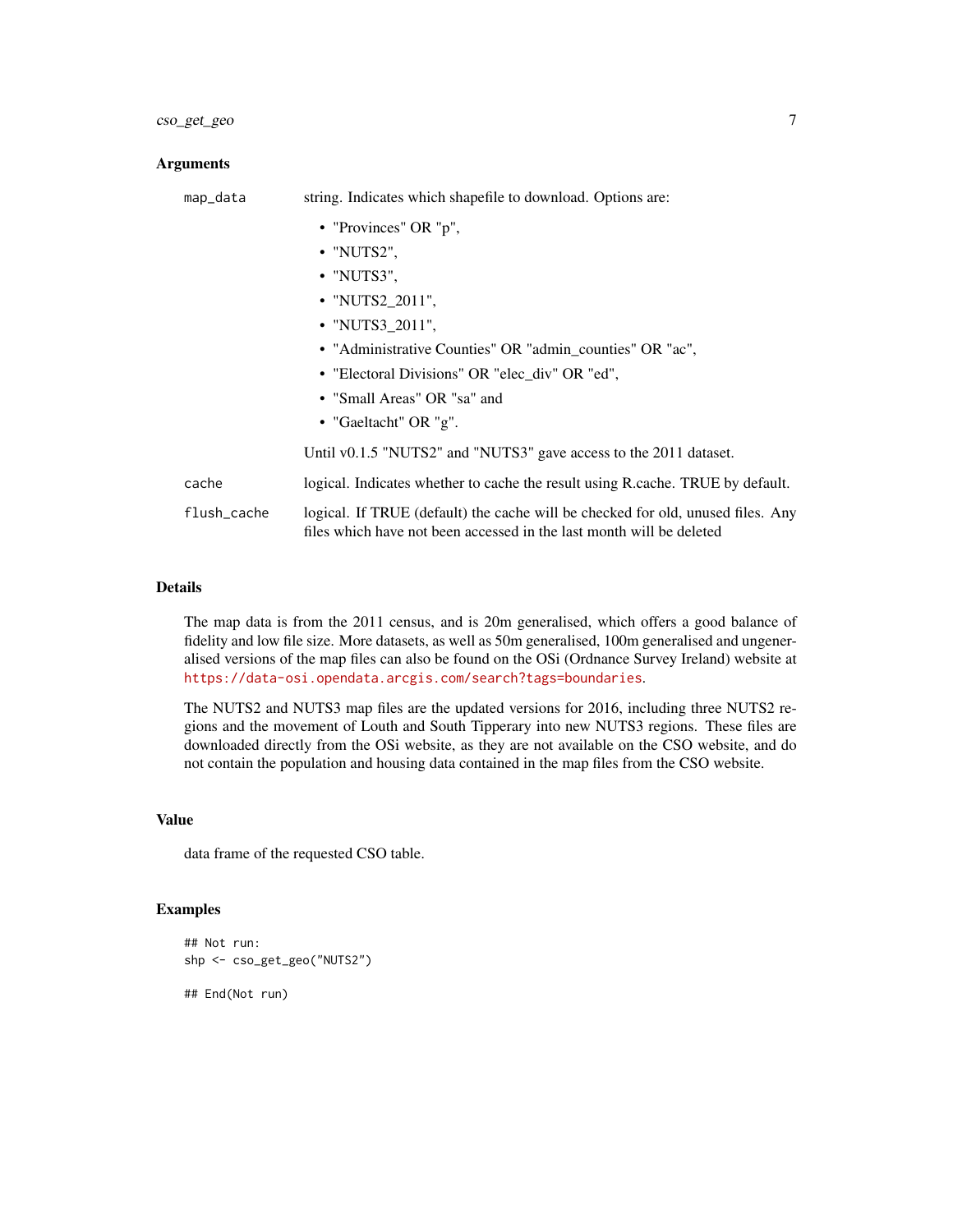<span id="page-7-2"></span><span id="page-7-0"></span>

#### Description

Takes the output from [cso\\_get\\_geo](#page-5-1) or otherwise and returns information about it in a data frame.

#### Usage

```
cso_get_geo_meta(shp)
```
#### Arguments

shp sf data.frame. Geographic data stored as an sf object.

#### Value

list with eight elements:

- The coordinate reference system, itself a list with two elements, the EPSG code (if any, NA value if none), and the proj4string
- The number of polygons in the data
- If all the polygons are simple (not self-intersecting)
- If any polygons are empty
- If all of the polygons are valid
- The average area of the polygons, including units

# Examples

```
## Not run:
shp_meta <- cso_get_geo_meta(shp)
```
## End(Not run)

<span id="page-7-1"></span>cso\_get\_interval *Returns a the time interval used to record data in a CSO table*

#### Description

Reads the metadata of a table to return an atomic character vector displaying the intervals at which the data included in the table was gathered/calculated.

```
cso_get_interval(table_code, cache = TRUE, flush_cache = TRUE)
```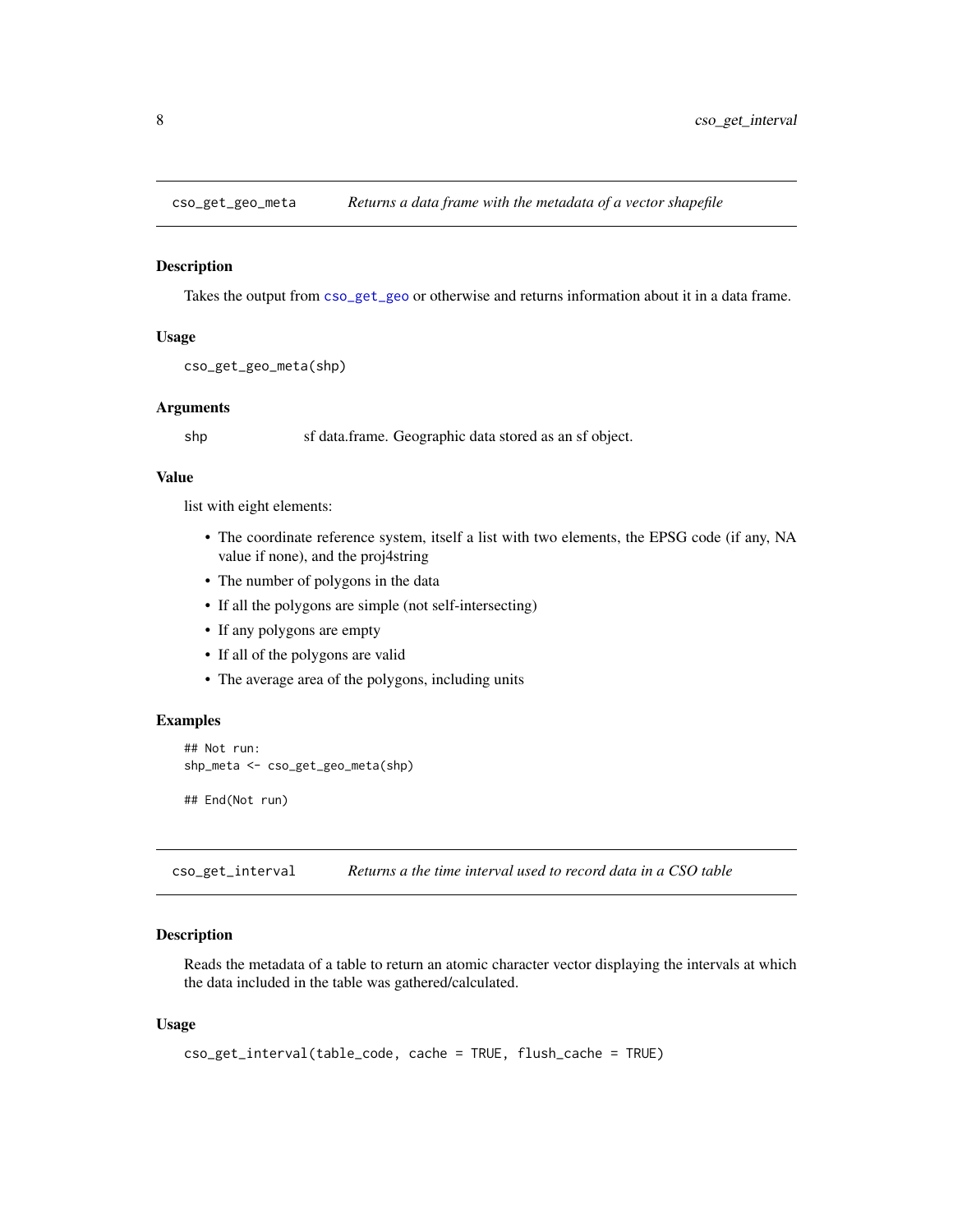# <span id="page-8-0"></span>cso\_get\_meta 9

# Arguments

| table_code  | string. A valid code for a table on data.cso.ie.                                                                                                                                                                    |  |
|-------------|---------------------------------------------------------------------------------------------------------------------------------------------------------------------------------------------------------------------|--|
| cache       | logical. Whether to use cached data, if available. Default value is TRUE.<br>Strongly recommended to use caching, as otherwise the entire table could be<br>downloaded only to access a small part of its metadata. |  |
| flush cache | logical. If TRUE (default) the cache will be checked for old, unused files. Any<br>files which have not been accessed in the last month will be deleted                                                             |  |

# Value

character vector. The names of the statistics included in the table, with one element for each statistic.

# Examples

```
## Not run:
interval <- cso_get_interval("C0636")
```
## End(Not run)

<span id="page-8-1"></span>cso\_get\_meta *Returns a data frame with the metadata of a CSO data table*

# Description

Checks the CSO PxStat API for a metadata on a dataset and returns it as a list of metadata and contained statistics.

# Usage

```
cso_get_meta(table_code, cache = TRUE, flush_cache = TRUE)
```
# Arguments

| table_code  | string. A valid code for a table on data.cso.ie.                                                                                                        |
|-------------|---------------------------------------------------------------------------------------------------------------------------------------------------------|
| cache       | logical. Whether to use cached data, if available. Default value is TRUE.                                                                               |
| flush cache | logical. If TRUE (default) the cache will be checked for old, unused files. Any<br>files which have not been accessed in the last month will be deleted |

#### Value

list with eight elements:

- The title of the table.
- The units used (the R class of the value column)
- The Copyright on the data.
- The time interval used in the data. (Census year, Quarter, Month)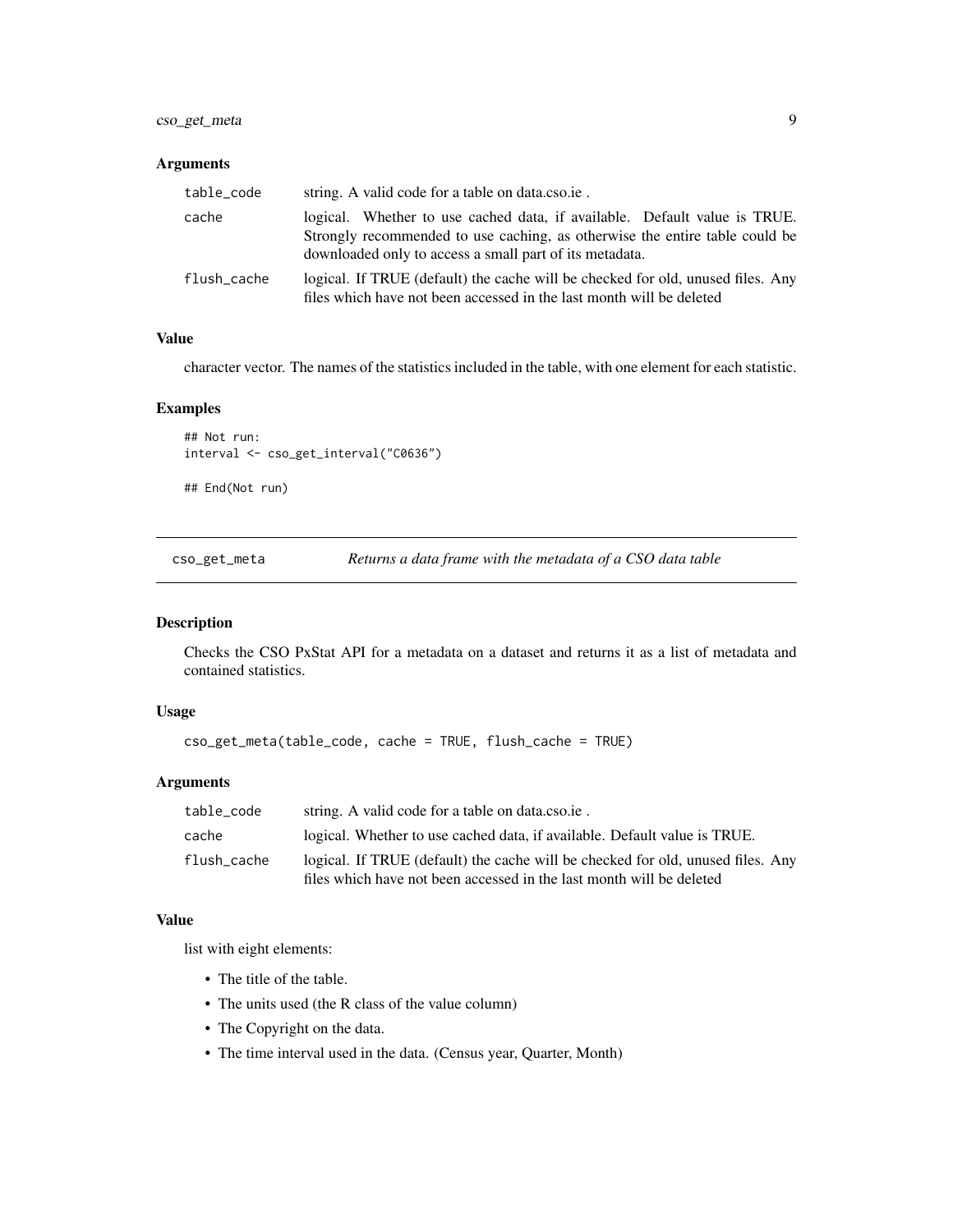- <span id="page-9-0"></span>• The date the table was last modified.
- The names of the variables included in the table, returned as a character vector with one element for each variable.
- The names of the statistics included in the table, returned as a character vector with one element for each statistic.
- An indicator if the statistics are experimental

# Examples

```
meta1 <- cso_get_meta("HS014", cache = FALSE)
```
<span id="page-9-1"></span>

| cso_get_toc | Returns a data frame with all valid CSO PxStat tables listed sequen- |
|-------------|----------------------------------------------------------------------|
|             | tially by id number, e.g. A0101, A0102, A0103, etc.                  |

# Description

Checks the CSO PxStat API for a list of all the table codes (e.g. A0101, A0102, A0103, etc.), which also includes date last modified and title for each table, and returns this list as an R data frame.

#### Usage

```
cso_get_toc(
  cache = TRUE,
  suppress_messages = FALSE,
  get_frequency = FALSE,
  list_vars = FALSE,
  flush_cache = TRUE
)
```
#### Arguments

| cache             | logical. If TRUE (default) the table of contents is cached with the system date                                                                         |
|-------------------|---------------------------------------------------------------------------------------------------------------------------------------------------------|
|                   | as a key.                                                                                                                                               |
| suppress_messages |                                                                                                                                                         |
|                   | logical. If FALSE (default) a message is printed when loading a previously<br>cached table of contents.                                                 |
| get_frequency     | logical. If TRUE the frequency of each table (yearly, monthly etc) will be<br>returned as an additional column in the table of contents                 |
| list_vars         | logical. If TRUE an additional column will be added to the table of contents<br>which lists each tables variables.                                      |
| flush_cache       | logical. If TRUE (default) the cache will be checked for old, unused files. Any<br>files which have not been accessed in the last month will be deleted |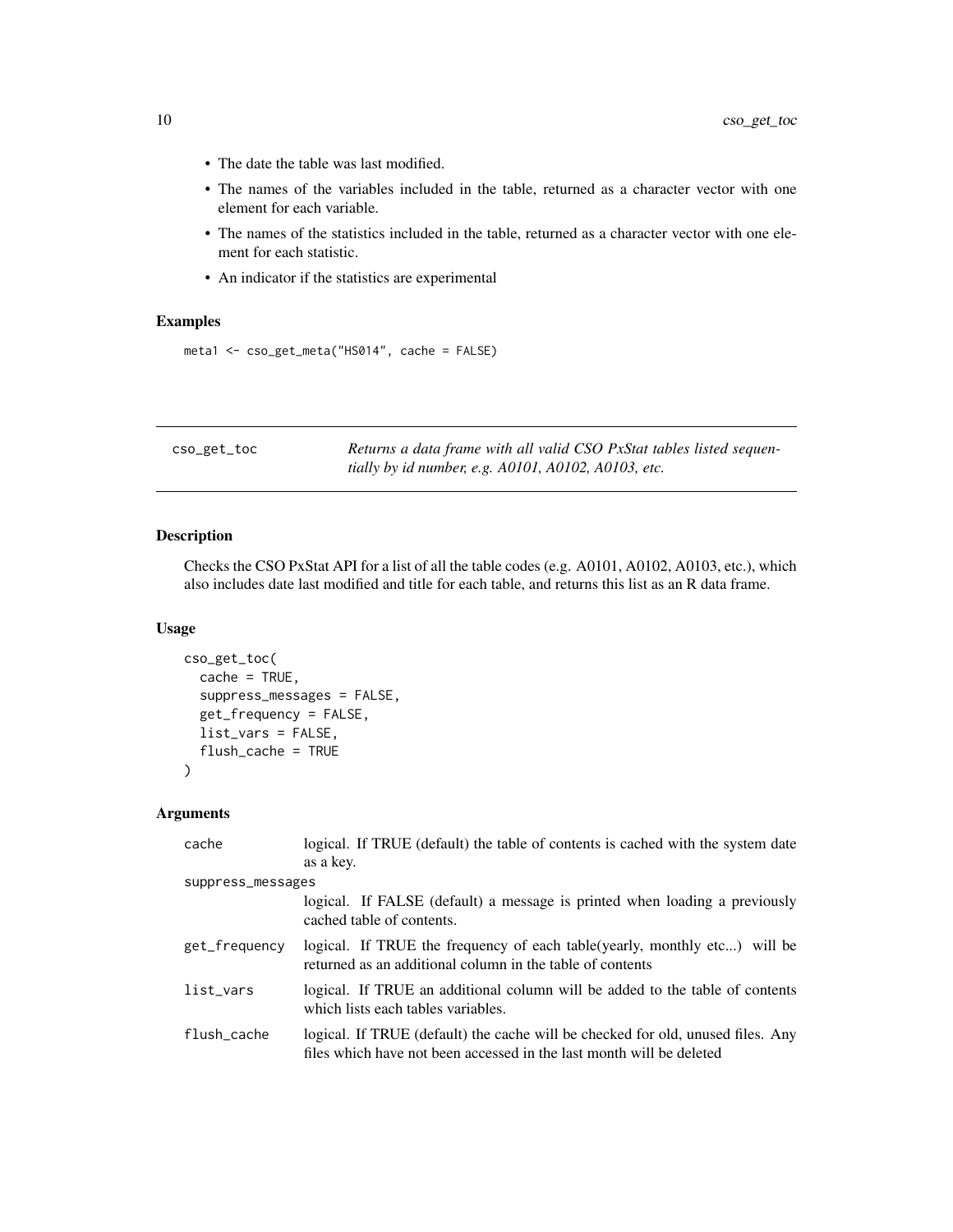#### <span id="page-10-0"></span>Details

The data is pulled from the ReadCollection on the CSO API. See [https://github.com/CSOIreland](https://github.com/CSOIreland/PxStat/wiki/API-Cube-RESTful)/ [PxStat/wiki/API-Cube-RESTful](https://github.com/CSOIreland/PxStat/wiki/API-Cube-RESTful) for more information on this.

#### Value

data frame of three character columns:

- id. Contains all of the table codes currently available on the CSO API.
- LastModified. The date the table was last modified in POSIXct format.
- title. The title of the table.

# Examples

```
## Not run:
head(cso_get_toc())
## End(Not run)
```
<span id="page-10-1"></span>cso\_get\_vars *Returns a character vector listing the contents of a CSO data table*

#### Description

Reads the metadata of a table to return a character vector of the included variables in the table.

#### Usage

```
cso_get_vars(table_code, cache = TRUE, flush_cache = TRUE)
```
# Arguments

| table_code  | string. A valid code for a table on data.cso.ie.                                                                                                                                                                    |
|-------------|---------------------------------------------------------------------------------------------------------------------------------------------------------------------------------------------------------------------|
| cache       | logical. Whether to use cached data, if available. Default value is TRUE.<br>Strongly recommended to use caching, as otherwise the entire table could be<br>downloaded only to access a small part of its metadata. |
| flush_cache | logical. If TRUE (default) the cache will be checked for old, unused files. Any<br>files which have not been accessed in the last month will be deleted.                                                            |

#### Value

character vector. The names of the statistics included in the table.

#### Examples

```
## Not run:
cso_get_vars("IPA03")
## End(Not run)
```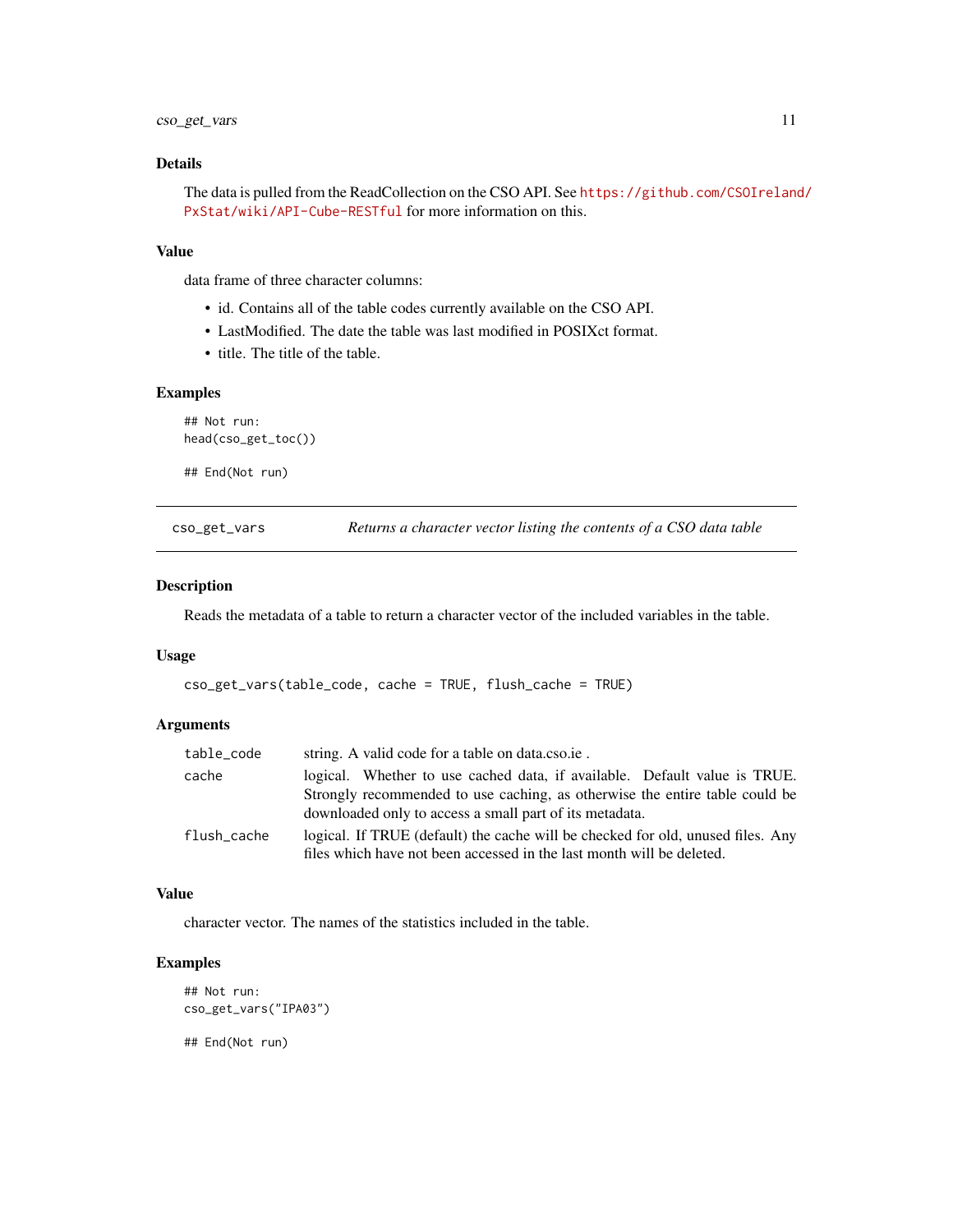<span id="page-11-2"></span><span id="page-11-0"></span>cso\_get\_var\_values *Returns a list of the values of variables of a CSO data table*

#### Description

Reads the table to determine all the unique values taken by the variables in the table and returns them as a list.

# Usage

```
cso_get_var_values(table_code, cache = TRUE, flush_cache = TRUE)
```
#### Arguments

| table code  | string. A valid code for a table on data.cso.ie.                                                                                                        |
|-------------|---------------------------------------------------------------------------------------------------------------------------------------------------------|
| cache       | logical. Whether to use cached data, if available. Default value is TRUE.                                                                               |
| flush cache | logical. If TRUE (default) the cache will be checked for old, unused files. Any<br>files which have not been accessed in the last month will be deleted |

#### Value

list. It has length equal to the number of variables in the table, and each element is a character vector which has all the values taken by one variable.

# Examples

```
## Not run:
var_val <- cso_get_var_values("IPA03")
```
## End(Not run)

<span id="page-11-1"></span>cso\_search\_toc *Search list of all table descriptions for given string*

## Description

Searches the list of all table descriptions returned by  $\cos$  get\_toc() for a given substring.

```
cso_search_toc(
  string,
  toc = cso_get_toc(suppress_messages = TRUE, flush_cache = FALSE)
\mathcal{E}
```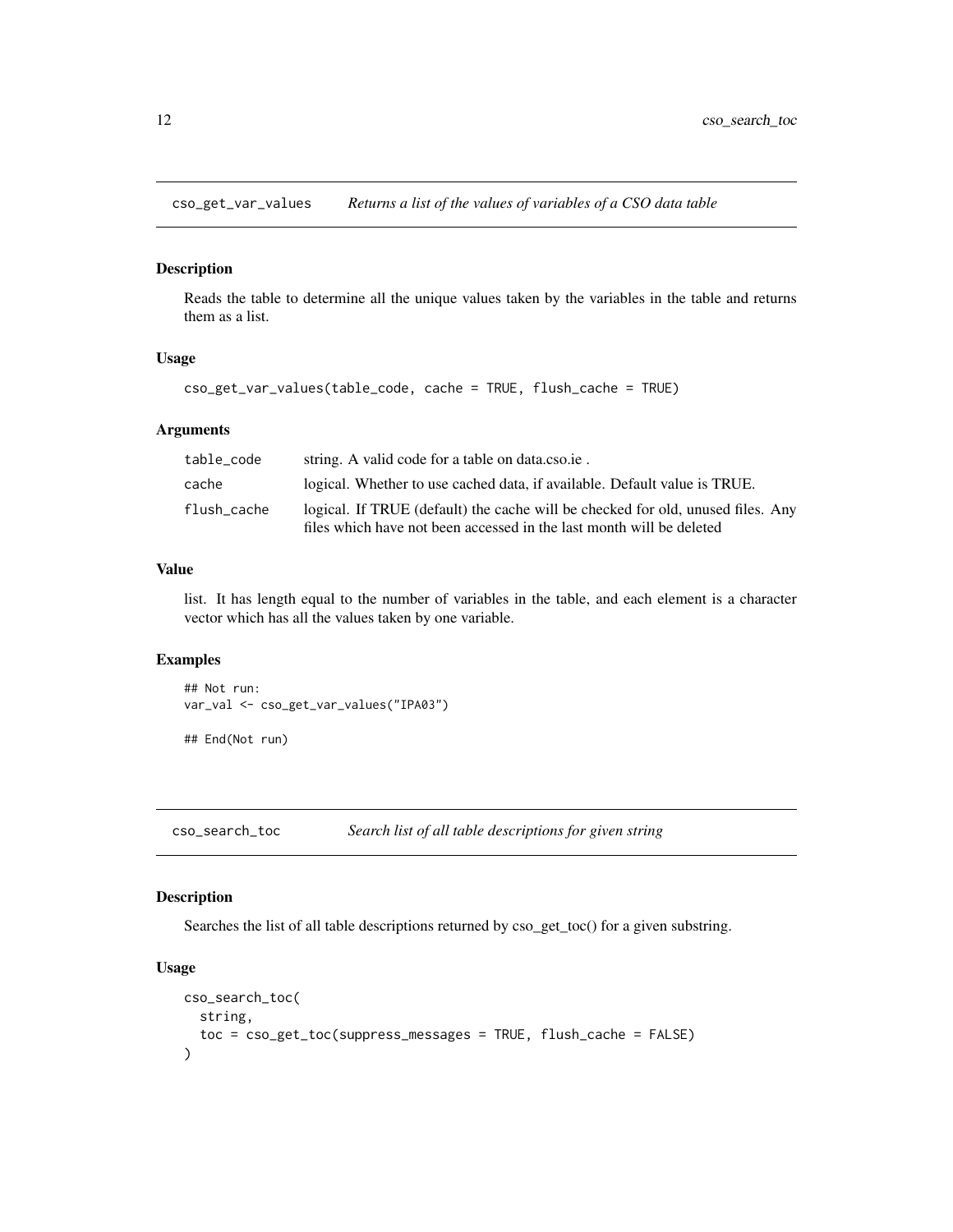# cso\_search\_toc 13

# Arguments

| string      | string. The text to search for. Case insensitive.                                                                                                     |
|-------------|-------------------------------------------------------------------------------------------------------------------------------------------------------|
| toc         | data.frame. The table of contents as returned by cso_get_toc. If not given, will<br>be re-downloaded (or retrieved from cache) using cso_get_toc().   |
| flush_cache | logical. If TRUE the cache will be checked for old, unused files. Any files wich<br>have not been accessed in the last month will be deleted strings. |

# Value

data frame of three character columns, with layout identical to that of cso\_get\_toc. A subset of the results of cso\_get\_toc, with only rows where the description field contains the entered string.

# Examples

```
## Not run:
trv <- cso_search_toc("travel")
```
## End(Not run)